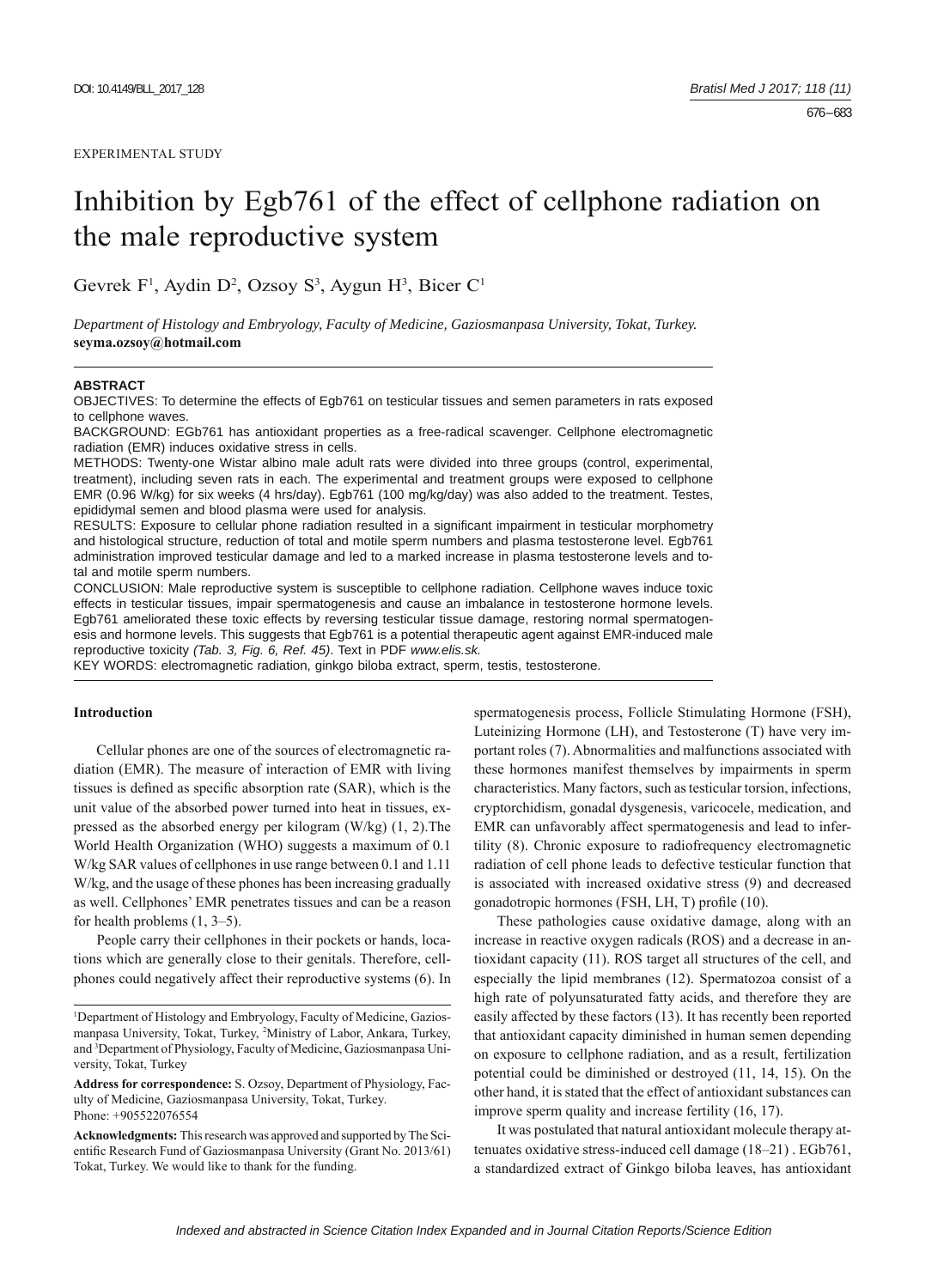properties as a free-radical scavenger (22). Numerous pharmacologically active constituents have been extracted from the leaves of Ginkgo, such as flavones, biflavones, organic acids, and flavonoid glycosides. It is the diterpene lactones; however, including ginkgolides A, B, C, J, M and the sesquiterpene, biloablide. The ginkgolides also show varying degrees of potency as specific antagonists of platelet activating factor (PAF). Of the five naturally occurring ginkgolides, B is considered the most active from the point of view of antagonizing PAF (23). Among various compounds, ginkgolic acid C 17 : 1 and ginkgolic acid C 15 : 1 are the most abundant ones extracted from Ginkgo biloba leaves (24), its antitumor effects through the modulation of several oncogenic targets including attenuation of pathways involved in lipogenesis (25), cell cycle arrest and decrease of the Bcl-2/Bax ratio (26). It was found for the first time that ginkgolic acid inhibits both constitutive and inducible STAT3 (oncogenic transcription factor) activation leading to the suppression of cell proliferation and down-regulation of various gene products that prevent apoptosis and promote inflammation and metastasis in tumor cells (27).

Numerous studies with EGb761 have demonstrated a positive effect in increasing vasodilation and peripheral blood-flow rate in the capillaries of patients suffering from a variety of circulatory dysfunctions and inflammations. Moreover it has beneficial effects in the treatment of neurological, cardiovascular, age-related and various diseases (28, 29). Thus, the aim of this study was to investigate the therapeutic effect of EGb761 on cellphone-EMRinduced testicular damage and impairment of sperm production in adult male rats.

# **Materials and methods**

The experimental protocol was approved by the Animal Ethics Committee of Gaziosmanpasa University. Twenty-one adult male Wistar albino rats (350–400 g) were purchased from the Experimental Medicine Research Centre at Gaziosmanpasa University. The rats were divided into three groups (control, experimental/ test, treatment) of seven rats each. The center where the animals were housed was maintained at 22–24 °C with 50–65 % relative humidity under a 12 h light/dark cycle. The animals were allowed free access to food and water. Rats in the control group were not

| Tab. 1. Histological criteria for the modified Johnsen Scoring system. |  |  |  |  |  |  |  |  |  |  |  |  |  |  |
|------------------------------------------------------------------------|--|--|--|--|--|--|--|--|--|--|--|--|--|--|
|------------------------------------------------------------------------|--|--|--|--|--|--|--|--|--|--|--|--|--|--|

| Score          | Histological criteria                                                                 |
|----------------|---------------------------------------------------------------------------------------|
|                | No cells within seminiferous tubules                                                  |
| 2              | No germ cells, there are only Sertoli cells                                           |
| 3              | Only spermatogonia as germ cells                                                      |
| $\overline{4}$ | No spermatozoa and spermatids, there are a few spermatocytes                          |
| 5              | No spermatozoa and spermatids, there are many spermatocytes                           |
| 6              | No spermatozoa, and there are a few (less than 10) spermatids                         |
| 7              | No spermatozoa, there are no late spermatids but many early<br>spermatids             |
| 8              | Late spermatids without any mature spermatozoa                                        |
| 9              | Slightly impaired spermatogenesis, many late spermatids, disor-<br>ganized epithelium |
| 10             | Full spermatogenesis                                                                  |

subject to cellphone radiation or any chemical substance application. Rats in the test and treatment groups, in polycarbonate cages, were kept between two cellphones (Nokia 3310, NHM-5NX) in talk mode with each other. Each phone, emitting EMR-RF in 0.96 W/kg SAR value, was positioned 50 cm from the cages. These rats were exposed to cellphone EMR for six weeks (2 hrs a.m. + 2 hrs p.m./day). Egb761 (100 mg/kg/day, ip) (TriPharma Drug, Turkey) was also given to the treatment group during the experimental period. At the end of the study, the rats were killed and the testicles and the epididymis were harvested. The testes were placed in Bouin solution for immediate histological analyses. After transecting the proximal vas deferens, the sperm of each rat was allowed to passively flow into a Petri dish for evaluation of sperm number, motility, and morphology. For biochemical analyses, approximately 5cc blood was taken from the heart ventricle of the rats by an injector into biochemical tubes.

#### *Morphometric examination*

At the end of the study, after the separation of the testes, these were evaluated macroscopically and morphometrically. For this purpose, as soon as the testes were removed, their length and width were measured by a sensitive compass. Two separate measurements were made for each testis; the averages of these measurements were taken and recorded as a value belonging to each rat.

## *Histological examination*

The testes were fixed in Bouin fixative. The tissues were subject to routine histological procedures and embedded in paraffin blocks. They were cut in 5 μm thick slices by microtome (Leica RM 2135, Germany). Slices were stained with hematoxylin-eosin. The sections were analyzed for the general architecture, spermatogenesis, the basement membrane of seminiferous tubules, and the presence or absence of Leydig cell hyperplasia. Seven rats from each group and seven sections and a minimum of twenty seminiferous tubules in each testis were evaluated and the mean Johnsen score was calculated (30). Histological criteria for the modified Johnsen Scoring are described in Table 1.

## *TUNEL assay*

We conducted a TdT-mediated deoxyuridine triphosphate nick end-labelling (TUNEL) staining to see how the apoptosis level in the testes would change with cellphone EMR. The TUNEL staining assay kit (In Situ Cell Death Detection Kit, AP; Roche) and all associated procedures were performed according to the manufacturer's instructions. Briefly, five-μm-thick sections were deparaffinized, rehydrated and 750 W microwave irradiation was applied for 1min. Then, they were immersed for 30 min at room temperature in Tris-HCL, 0.1 M, pH 7.5. After being rinsed with PBS and having the excess fluid drained off, 50 μL of the TUNEL reaction mixture (for the negative control 50 μL Label solution) was added and slices were incubated for 60 min at 37 °C in a humidified atmosphere in the dark. After the samples were rinsed with PBS, Converter-AP was added to them. They were incubated in a humidified chamber for 30 min at 37 °C and then rinsed with PBS; Substrate Fast Red solution was added, and the slices were incu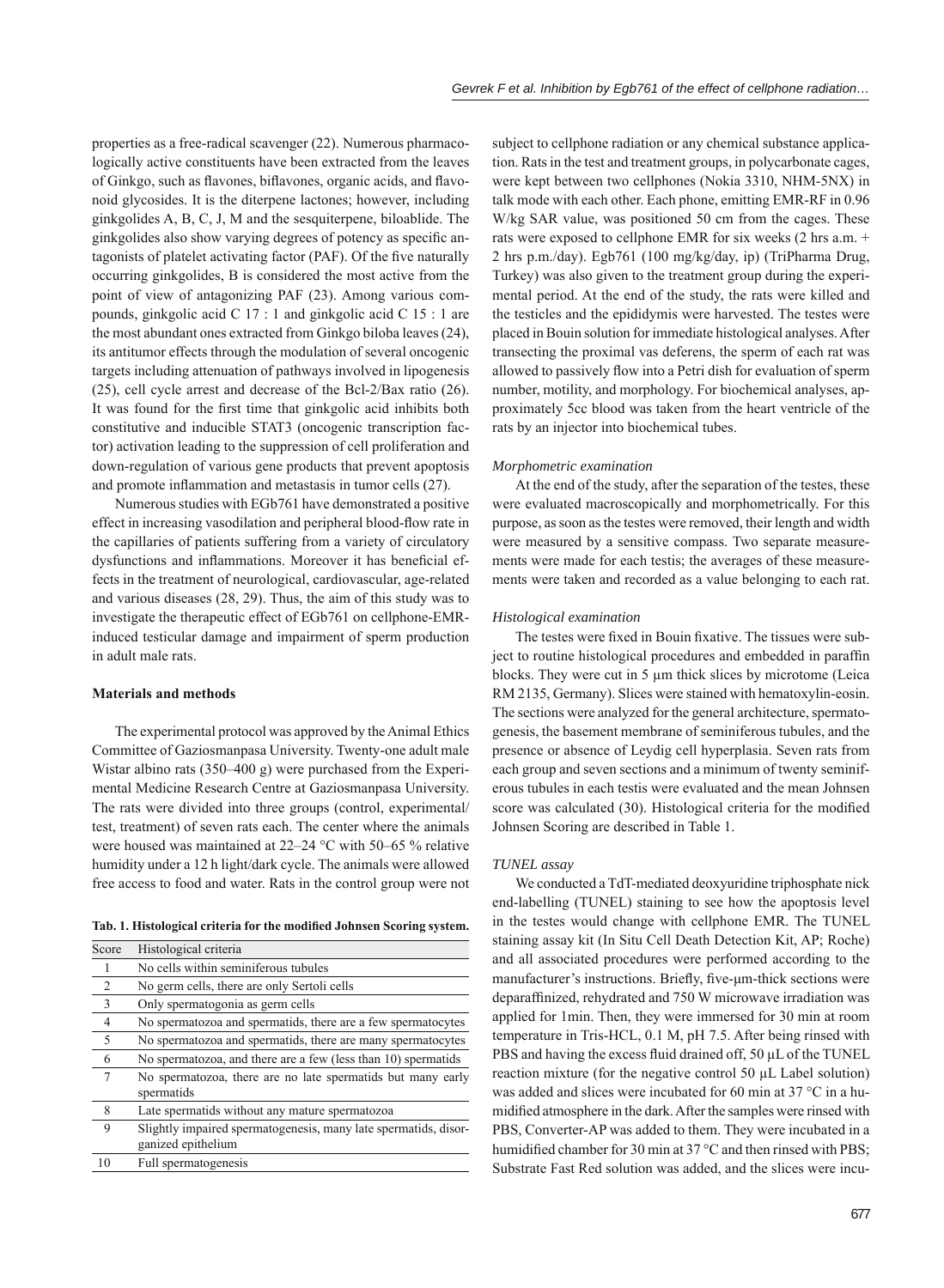676 – 683

**Tab. 2. Average group values of morphometric measurements of the testes (** $\pm$ **: SD, Statistically significant; \* p < 0.05).** 

|         | Length $(cm)$     | Width (cm)      | $Length + Width (cm)$ |
|---------|-------------------|-----------------|-----------------------|
| Control | $2.09 \pm 0.09$   | $1.29 \pm 0.09$ | $3.37 \pm 14$         |
| Treated | $1.87 \pm 0.08^*$ | $1.21 \pm 0.4$  | $3.09 \pm 0.07$       |
| Test    | $1.84 \pm 0.8^*$  | $1.19 \pm 04^*$ | $3.03 \pm 11^*$       |

bated for 10 min at 15–20 °C in the dark. After being rinsed with PBS, slides were counterstained with hematoxylin and mounted under a glass coverslip. The investigators, blinded to the animal grouping, analyzed slices under a light microscope. The apoptotic index was obtained by counting the TUNEL positive cells (redstained nuclei) compared to all the visible cells at a 40x objective.

# *Sperm evaluation*

In order to observe the harmful effects of chronic exposure to cellphone EMR on sperm cells and the effects of Egb761, numerical and morphological analyses of the epididymal spermatozoa of rats were made.

For numerical analyses, a few drops of sperm suspension were dropped on a Thoma slide and observation was made at 400X us-

ing a phase contrast microscope in five randomly selected counting fields. The spermatozoa were evaluated in terms of number and motion parameters immediately after isolation from the epididymis. Sperm parameters, such as numbers, motility, etc. were expressed separately, adapting the parameters to the 2010 WHO decisions (31).

For sperm morphological analyses, epididymal semen content was spread on a clean and grease-free slide. Diff-Quick staining was made and the spermatozoa were evaluated in terms of the modified Kruger Strict criteria for issues such as head, neck, and tail abnormalities with a microscope at 40X objective (32). A minimum of 200 spermatozoa were counted for each animal by two different researchers.

# *Biochemical examination*

While the rats were under deep anesthesia, blood samples of approximately 5 cc were taken from the rats into biochemical tubes for hormonal analyses. After the blood coagulated, the samples were centrifuged at 4 °C and 1500 g for 15 min. Serum was placed in Eppendorf tubes and kept at –80 °C until analysis. Serum LH and T hormone levels were measured in all groups according to



**Fig. 1. View of seminiferous tubules and apoptotic cells with TUNEL staining of the testes A) Control; normal seminiferous tubule and interstitial tissue are illustrated. B) Treatment group; it is observed that seminiferous tubule and interstitial tissues are affected and observation frequency of apoptotic cells increased in comparison to the control group, although only slightly. C) Experimental group; it is observed that damage in seminiferous tubules and interstitial tissues increased even more, and therefore observation frequencies of the apoptotic cells increased. D) Negative control (the arrows show apoptotic cells, Bar: 100 μm).**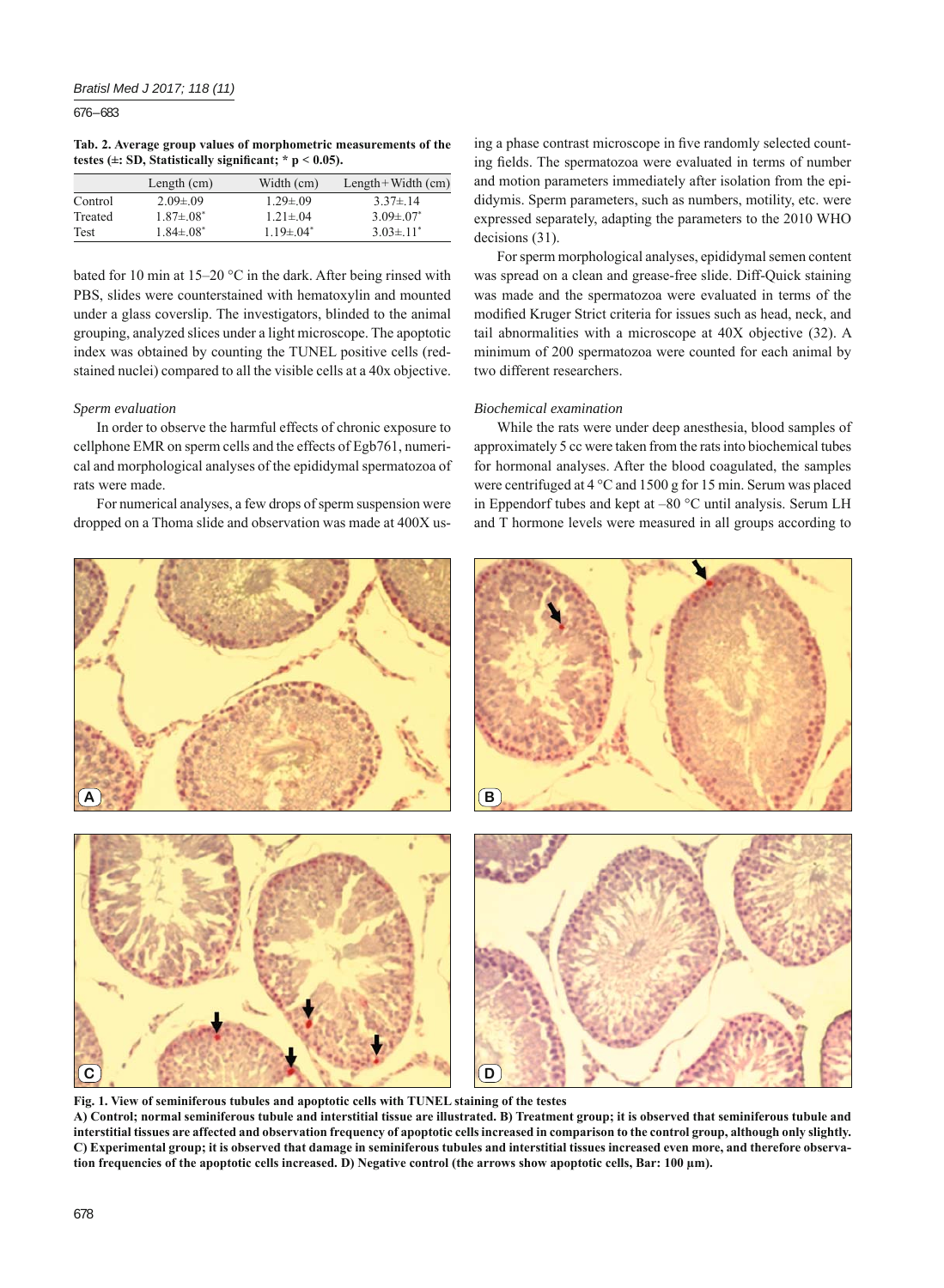



**Fig. 2. Average testicular Johnsen scores of the groups (statistically signifi cant; \* p < 0.05).**

**Fig. 3. Mean Seminiferous Tubule Apoptotic Index (API) of the groups**  (Statistically significant;  $* p < 0.05$ ).

the manufacturer's information by LH (Elecsys LH kit; Roche Diagnostics), T (Elecsys Testosterone kit; Roche Diagnostics, Mannheim, Germany), ELISA kits, and the Cobas 6000 autoanalyzer (Cusabio Biotech, Wuhan, Hubei, China) equipment. LH was estimated in IU/L and T was estimated in ng/mL.

## *Statistical analysis*

The statistical analyses were performed using the SPSS Statistics 20 package program (IBM Co., Somers, NY, USA) and the data were expressed as mean ± standard deviation. Normal distributions of the data were analyzed by using a Kolmogorov–Smirnov test. Multiple comparisons between the groups were made after a one-way ANOVA by post hoc multiple comparison tests. In the comparison of biochemical data, one-way analysis of variance was used. A value of  $p \le 0.05$  indicated a significant difference.

# **Results**

#### *Morphometric result*

Testes lengths were significantly decreased in the EMR and treatment groups ( $p = 0.001$ ). Widths of the testes decreased only in the test group ( $p = 0.027$ ). Although the treatment group measurement results decreased somewhat, they were statistically similar to the control ( $p = 0.096$ ). When the length and width were evaluated together, there was a distinct decrease in the test and treatment groups ( $p = 0.001$ ). Although there was some level of decrease observed in the treatment group, it was not statistically significant (Tab. 2). An HSD test was used.

## *Histopathological results*

The testes of the control group rats had a generally normal tissue appearance. In the test group, both germinal epithelial cell disarray and some basal membrane detachments were remarkable. Moreover, in those testes that were empty or with rare germinal cells, coagulative necrosis was observed. The integrity of

interstitial tissue was destroyed and there was a slight edema, congestion, pale Leydig cells, and numerous blood cells in some areas. In the treatment group, although similar histopathological findings were observed in some areas, testis tissues were slightly restored and most of the tubules were intact and consisted in all spermatogenic series. Interstitial tissues were mostly of a normal histological pattern (Fig. 1).

In line with these histopathological results, Johnsen scores were lower in the experimental group than in the other groups, and this was statistically significant ( $p = 0.004$ ). Although the Johnsen score average of the treatment group (9.11) decreased in comparison to the control group (9.37) and the test group (8.63), it was not statistically significant ( $p = 0.089$ ,  $p = 0.055$ ) by a Tamhane test (Fig. 2).

## *Apoptotic index*

In the experimental group, seminiferous tubule API was observed to be statistically increased in comparison to the other groups ( $p = 0.001$ ). In the treatment group there was some increase in comparison to the control in terms of seminiferous tubule apoptotic cell numbers; however, these two groups were not statistically different ( $p = 0.197$ ). In the control group, the API was the lowest. It was estimated that the APIs of Egb761 and the control groups were statistically similar to each other by a Tukey HSD test (Figs 1–3).

## *Sperm characteristics*

Stabile spermatozoa numbers were reduced in the test group and statistically different from the other groups ( $p = 0.011$ ), but the treatment group was similar to the control ( $p = 0.092$ ). Motile spermatozoa numbers decreased significantly ( $p = 0.010$ ) in the experimental group compared to the control. There was some increase in Egb761; however, it was not statistically different from the other groups ( $p > 0.05$ ). Total spermatozoa counts of the Egb761 and control groups were statistically the same, and the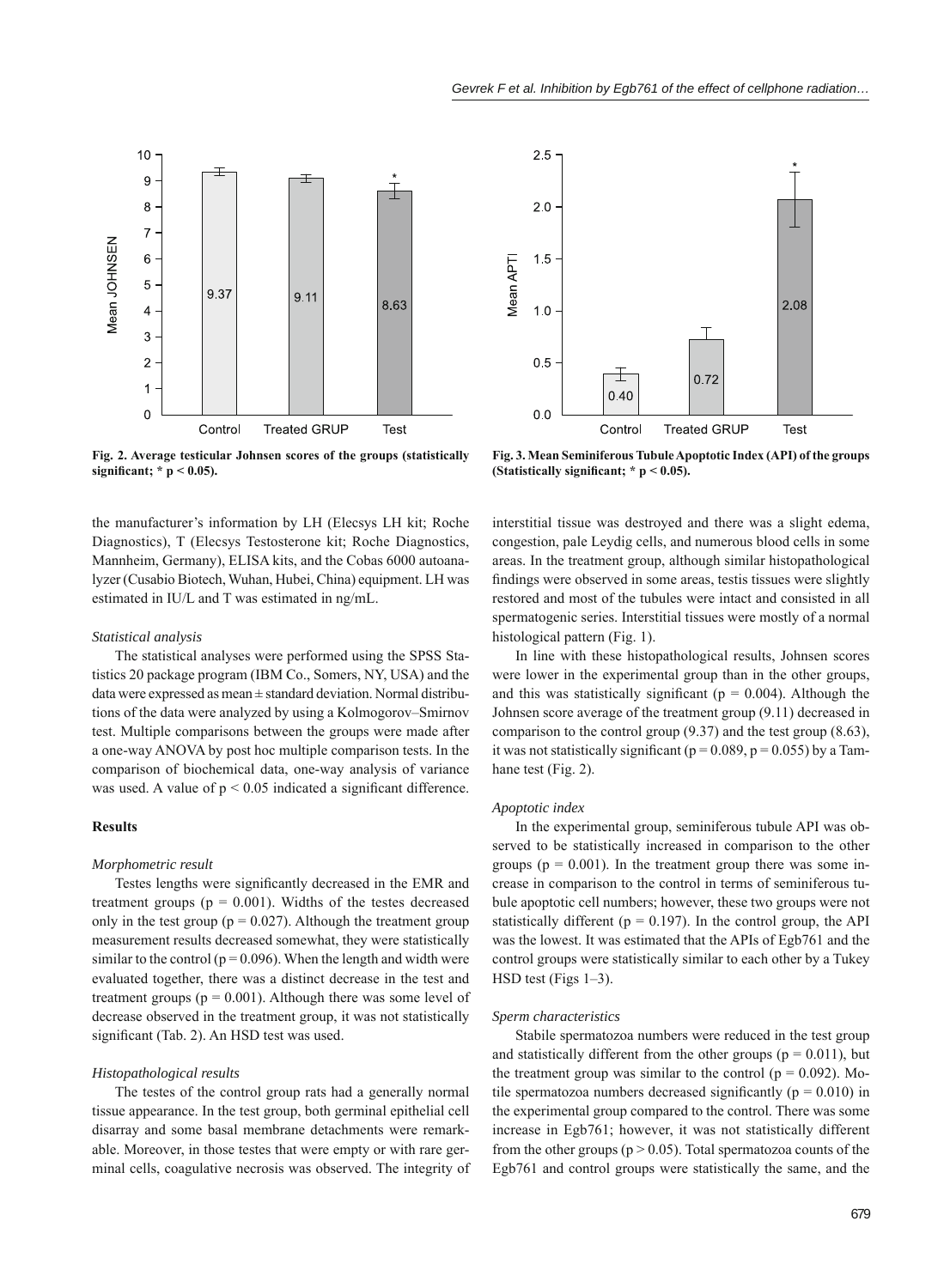676 – 683

**Tab. 3. Average group values of spermiogram counting results (±: SD,**  Statistically significant: \* p < 0.05).

|             | Sperm number $x10^6$ /ml |                 |                 |             |  |  |
|-------------|--------------------------|-----------------|-----------------|-------------|--|--|
|             | Motile                   | Non-motile      | Total           | %Motile     |  |  |
| Control     | 54.86 $\pm$ 9            | $104.43 \pm 11$ | $159.29 \pm 19$ | $34.44\pm2$ |  |  |
| Treated     | $46.57\pm8$              | $99.57 \pm 19$  | $14614\pm25$    | $32.07\pm4$ |  |  |
| <b>Test</b> | $41.28 \pm 8^*$          | $81.57 \pm 9^*$ | $122.86\pm15^*$ | $33.46\pm4$ |  |  |

test group values decreased sufficiently so as to be different than the other two groups ( $p = 0.034$ ). Motile spermatozoa percentages were not significantly different ( $p = 0.448$ ) between the groups (Tab. 3). LSD test was used.

In terms of sperm morphologic criteria results, the rate of normal spermatozoa decreased significantly in the experimental group compared to both the control and treatment groups ( $p = 0.001$ ). The decrease in the treatment group was not significant when compared with the control group, and these two groups were not different from each other ( $p = 0.145$ ). The rate of total abnormal spermatozoa increased significantly in the experimental group in comparison to the other groups ( $p = 0.001$ ). The increase in the Egb761 group was not statistically different from the control ( $p = 0.150$ ). The rate of the spermatozoa with tail anomaly increased significantly in the test group in comparison to the control ( $p = 0.007$ ). There was an increase in treatment group; however, it was not statistically different from the other groups ( $p > 0.05$ ). The spermatozoa with neck anomaly increased in the EMR group compared to the control ( $p = 0.001$ ) and treatment ( $p = 0.013$ ) groups. The other two groups were not statistically different from each other ( $p =$  $0.19$ ). There was no significant difference among groups in terms of spermatozoa with head anomalies. The average of normal sperm percentage decreased in the experimental group compared to the other groups ( $p < 0.05$ ). A slight decrease was found in the Egb761 group, but it did not differ from the control ( $p = 0.47$ ). LSD and Tamhane tests were used (Figs 4 and 5).



Fig. 4. Microscopic views of rat sperm morphologic disorders observed in all groups and especially frequently in the experimental group. a) **Normal, b) Flattened heads and incorrect head-neck connection, c) Incorrect head-neck connection, d) Looping mid-piece, e) Folded principal piece and curved tail, f) Bent neck, g) Stubby tail, h) Coiled tail and headless, i: Tailless. (Bar 50 μm).**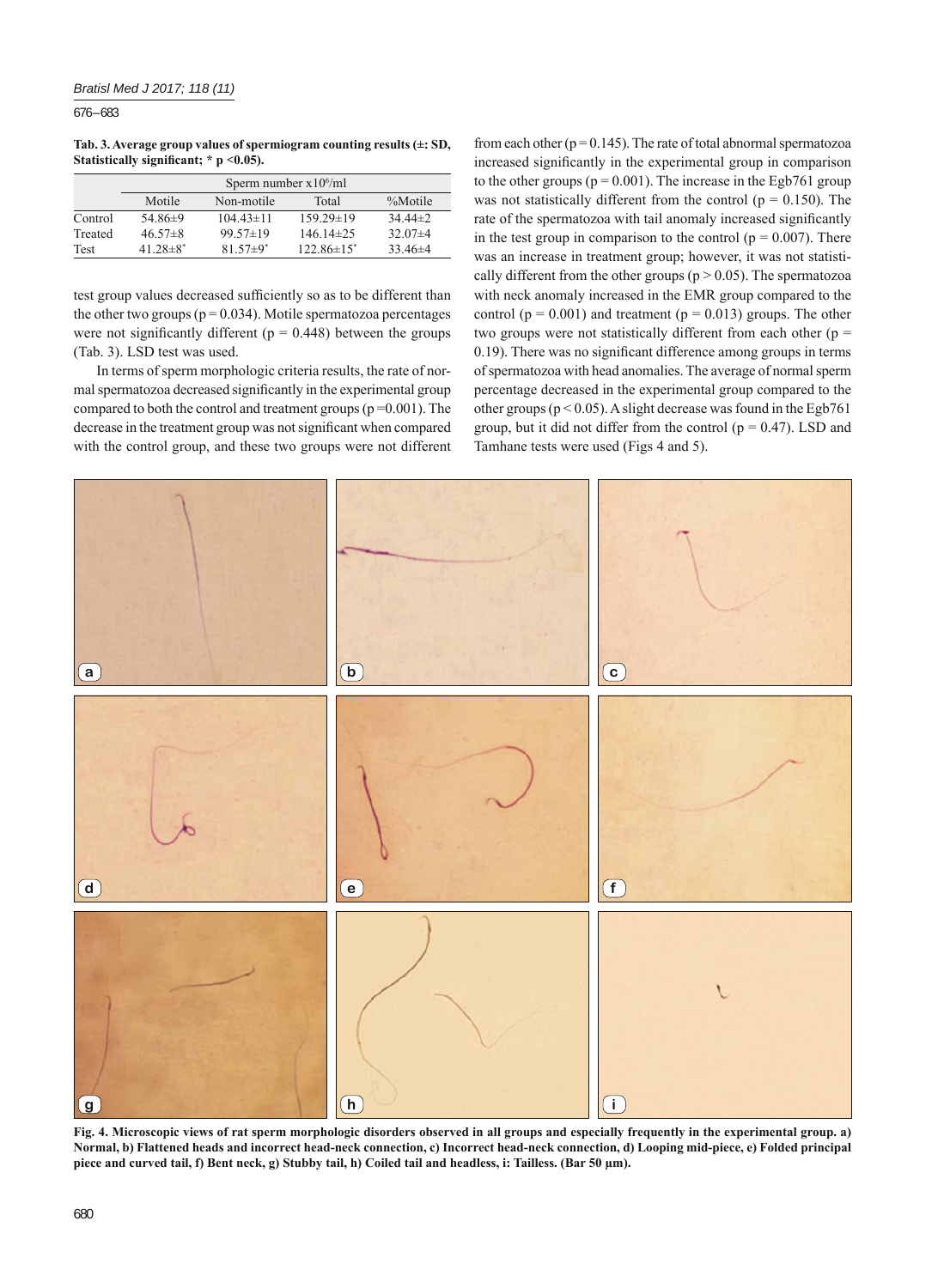

Fig. 6. Average values of serum LH (A) and T hormone (B) levels of the groups (statistically significant;  $* p < 0.05$ ).

## *Biochemical results*

In the test group, when the average serum LH levels were compared with the control group, there was a significant decrease ( $p =$ 0.01). There was less of a decrease in treatment group in comparison to the control group in proportion to EMR; however, it was not statistically significant ( $p > 0.05$ ) (Fig. 6A). Mean serum T levels did statistically differ between the EMR and other groups. There was a statistically significant decrease in the experimental group when the control ( $p = 0.015$ ) and treated groups ( $p = 0.040$ ) were compared. There was some decrease in treated rats mean T values, but this did not significantly differ from the control. Therefore, it was determined that this group was statistically the same  $(p > 0.05)$ as the control (Fig. 6B). Tukey HSD test was used.

# **Discussion**

The etiology of the direct or indirect contribution of male factors in infertility is 50 % and is solely responsible for 20–30 % of human infertility (33). Problems related to sperm production can originate from many different factors such as hormonal, environmental, physical level within the testicle, causing problems with the seminiferous tubules. FSH, LH, and T hormones have a crucial role in spermatogenic processes; following stimulation with LH, T is synthesized and used for spermatogenesis (7). If there are abnormalities of these hormones, spermatogenesis is disrupted (34). Many factors including obesity, temperature, environmental toxins, and technological devices, negatively affect spermatogenesis and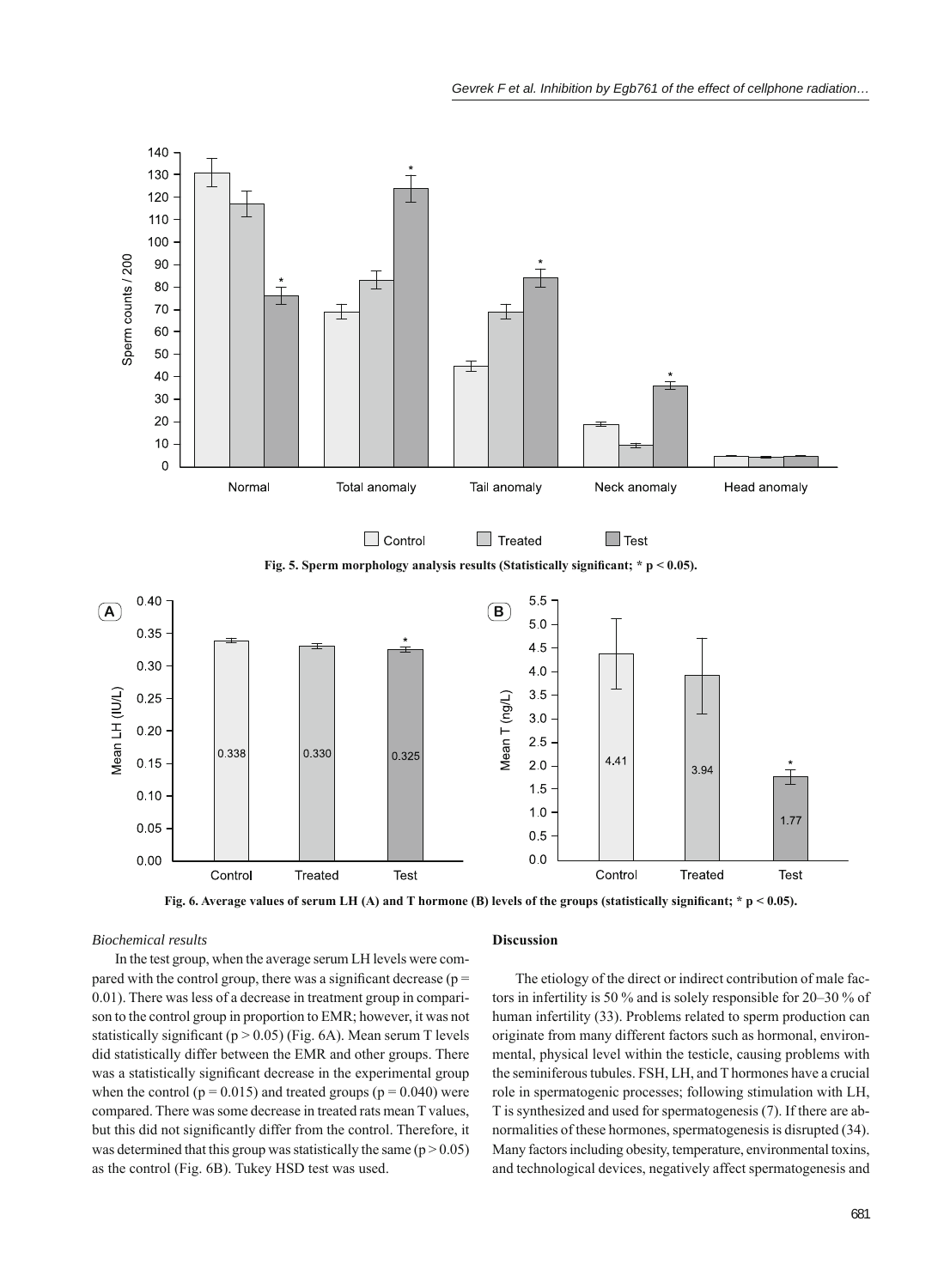# 676 – 683

could lead to male infertility (5, 35). It has been recently reported that cellphones could cause infertility as well (36, 37). Although the effects of cellphone EMR were investigated by many studies, some current results are controversial (5, 38).

Cellphone EMR waves induce oxidative stress and affect testicular structure and functions; (9) spermatogenesis is impacted (11, 39) and it may lead to future infertility. ROS formed as a result of oxidative stress in spermatozoa affect directly sperm motility and morphology as well (40–42). This may be the reason that the sperm parameters of rats exposed to cellphone radiation were negatively affected and histopathological damages in the testes increased. It was determined that Egb761 had a protective and therapeutic effect against many types of tissue damage and various diseases (29, 43, 44). In this case, we also found that Egb761 alleviated the adverse effects of cellphones on testes and semen parameters. In the treatment group LH was increased, but not sufficiently. This may be due to the test period being of insufficient length. Significantly decreased LH in the EMR group suggested that cellphone radiation has a central effect on LH (hypothalamic or hypophyseal). Similar to the findings of Meo et al., we also observed a considerable decrease of T levels (10, 45), suggesting that cellphone waves had a negative effect on Leydig cells. That the treatment and control groups have close serum T levels also suggests that Egb761 protected Leydig cells from the cellphone EMR.

In sperm morphology evaluations, we observed a significant increase in the number of abnormal spermatozoa (except head abnormalities) in the experimental group. When the abnormalities were evaluated as a total, Egb761 had protective effect, but if they were analyzed separately, it did not have a statistically significant protective effect except against neck anomalies. The reason for this was that EMR's toxic degradation or elimination was delayed and the treatment was not fully effective. Many mechanisms might have played a role in this situation. If the treatments were applied for a longer period, a full recovery may have been observed.

As shown by the results of this study, exposure to cellphone EMR can have harmful effects on the testicular tissue, sperm production and activity, and T hormone production. Determination of the considerable reduction of total and motile sperm numbers of rats with cellphone exposure suggested that cellphone EMR waves could lead to infertility. However, an increase in sperm count and motility, T hormone level, mean Johnsen scores and decrease in mean testicular apoptotic index, abnormal forms of spermatozoa, testicular tissue damage were obtained with Egb761 application, which implies that it can be protective and therapeutic against the hazardous effects of mobile phone EMR.

In conclusion; in light of the biochemical, histological and hormonal findings, this study revealed that the male reproductive system is particularly susceptible to cellular phone EMR and it can be affected negatively as a result of prolonged exposure to cellular phone EMR. Cellular phone waves induce toxic effects on testicular tissues, impair spermatogenesis and cause an imbalance in gonadotropic hormones particularly T hormone levels. Egb761 ameliorated these toxic effects by reversing testicular tissue damage, restoring normal spermatogenesis and hormone levels. This suggests that Egb761 may be a potential protective and therapeutic

agent against EMR-induced male reproductive toxicity. Nevertheless, further research is necessary on the elimination of EMR and the full mechanism of the process.

## **References**

**1. Hossain MI, Faruque MRI, Islam MT.** Analysis on the effect of the distances and inclination angles between human head and mobile phone on SAR. Progr Biophys Mol Biol 2015; 119 (2): 103–110.

**2. Ghanmi A, Varsier N, Hadjem A, Conil E, Picon O, Wiart J.** Analysis of the influence of handset phone position on RF exposure of brain tissue. Bioelectromagnetics 2014; 35 (8): 568–579.

**3. Motawi TK, Darwish HA, Moustafa YM, Labib MM.** Biochemical modifications and neuronal damage in brain of young and adult rats after long-term exposure to mobile phone radiations. Cell Biochem Biophys 2014; 70 (2): 845–855.

**4. Faruque MRI, Islam MT, Misran N.** Analysis of electromagnetic absorption in mobile phones using metamaterials. Electromagnetics 2011; 31 (3): 215–232.

**5. Zhang GW, Yan H, Chen Q et al.** Effects of cell phone use on semen parameters: Results from the MARHCS cohort study in Chongqing, China. Environ Int 2016; 91: 116–121.

**6. Mailankot M, Kunnath AP, Jayalekshmi H, Koduru B, Valsalan R.** Radio frequency electromagnetic radiation (RF-EMR) from GSM (0.9/1.8 GHz) mobile phones induces oxidative stress and reduces sperm motility in rats. Clinics 2009; 64 (6): 561–565.

**7. Sofi kitis N, Giotitsas N, Tsounapi P, Baltogiannis D, Giannakis D, Pardalidis N.** Hormonal regulation of spermatogenesis and spermiogenesis. J Steroid Biochem Mol Biol 2008; 109 (3–5): 323–330.

**8. Kaymak C, Kadioglu E, Coskun E, Basar H, Basar M.** Determination of DNA damage after exposure to inhalation anesthetics in human peripheral lymphocytes and sperm cells in vitro by comet assay. Hum Exp Toxicol 2012; 31 (12): 1207–1213.

**9. Kuzay D, Ozer C, Sirav B, Canseven AG, Seyhan N.** Oxidative effects of extremely low frequency magnetic field and radio frequency radiation on testes tissues of diabetic and healthy rats. Bratisl Lek Listy 2017; 118 (5): 278–282.

**10. Oyewopo AO, Olaniyi SK, Oyewopo CI, Jimoh AT.** Radiofrequency electromagnetic radiation from cell phone causes defective testicular function in male Wistar rats. Andrologia 2017.

**11. Liu Q, Si TL, Xu XY, Liang FQ, Wang LF, Pan SY.** Electromagnetic radiation at 900 MHz induces sperm apoptosis through bcl-2, bax and caspase-3 signaling pathways in rats. Reprod Health 2015; 12 (1): 65.

**12. Desai NR, Kesari KK, Agarwal A.** Pathophysiology of cell phone radiation: oxidative stress and carcinogenesis with focus on male reproductive system. Reprod Biol Endocrinol 2009; 7 (1): 114.

**13. Sikka SC.** Andrology lab corner: Role of oxidative stress and antioxidants in andrology and assisted reproductive technology. J Androl 2004; 25 (1): 5–18.

**14. Kumar S, Nirala JP, Behari J, Paulraj R.** Effect of electromagnetic irradiation produced by 3G mobile phone on male rat reproductive system in a simulated scenario. Indian J Exp Biol 2014; 52 (9): 890–897.

**15. De Iuliis GN, Newey RJ, King BV, Aitken RJ.** Mobile phone radiation induces reactive oxygen species production and DNA damage in human spermatozoa in vitro. PloS one 2009; 4 (7): e6446.